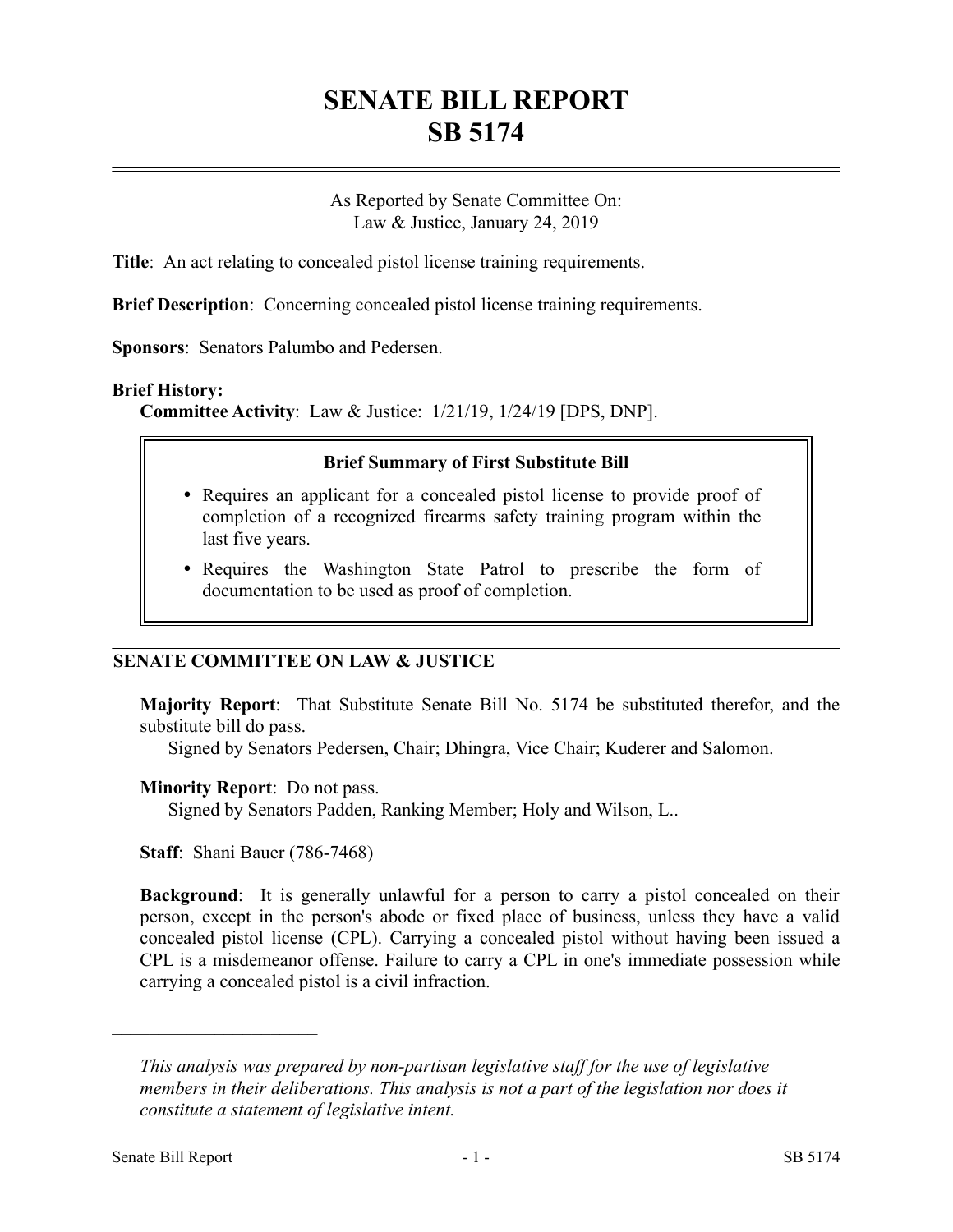To obtain a CPL, a person must apply with the local law enforcement agency and undergo a fingerprint-based background check. A CPL must be issued if the applicant is not ineligible to possess a firearm under state or federal law, is 21 years of age or older, and submits a completed application along with the required application fee. A copy of the CPL must be delivered to the Department of Licensing, which maintains records of CPLs in an electronic database.

A CPL is valid for a period of five years. The fee for an original CPL is \$36, plus additional charges imposed by the Federal Bureau of Investigation, that are passed on to the applicant. A CPL holder may renew the license by applying for renewal within 90 days before or after expiration of the license. The renewal takes effect on the expiration date of the previous license. The renewal fee is \$32, and if the licensee renews after the expiration date, an additional \$10 late renewal penalty applies.

The requirements to obtain a concealed carry permit or license vary substantially between states. Twelve states allow persons to conceal carry without a permit or license. Ten states and the District of Columbia require an applicant to be of good character or a suitable person. Twenty-seven states require applicants to demonstrate knowledge of firearm use and/or safety.

**Summary of Bill (First Substitute)**: In order to obtain or renew a concealed pistol license, a person must provide proof that he or she has completed a recognized firearms safety training program within the last five years. At a minimum, the training must include eight hours of instruction on:

- basic firearm safety rules;
- firearms and children, including safe storage;
- firearms and suicide prevention;
- safe storage of firearms to prevent unauthorized access and use;
- safe handling of firearms;
- state and federal firearms laws, including prohibited firearm transfers;
- state laws pertaining to the use of deadly force for self-defense;
- techniques for managing violent confrontations, including conflict resolution; and
- live-fire shooting exercises that include a demonstration of shooting proficiency with each firearm the applicant is applying to be licensed to carry.

The training must be sponsored by a law enforcement agency, college or university, a nationally recognized organization that customarily offers firearms training, or a firearm training school with instructors certified by a nationally recognized organization that customarily offers firearms training.

The Washington State Patrol (WSP) must prescribe the form and manner of documentation to be provided to an applicant for use as proof of completion of a recognized firearms safety training program.

Statutory provisions are reorganized for the purpose of readability.

**EFFECT OF CHANGES MADE BY LAW & JUSTICE COMMITTEE (First Substitute)**: WSP responsibility to develop training standards and certify instructors is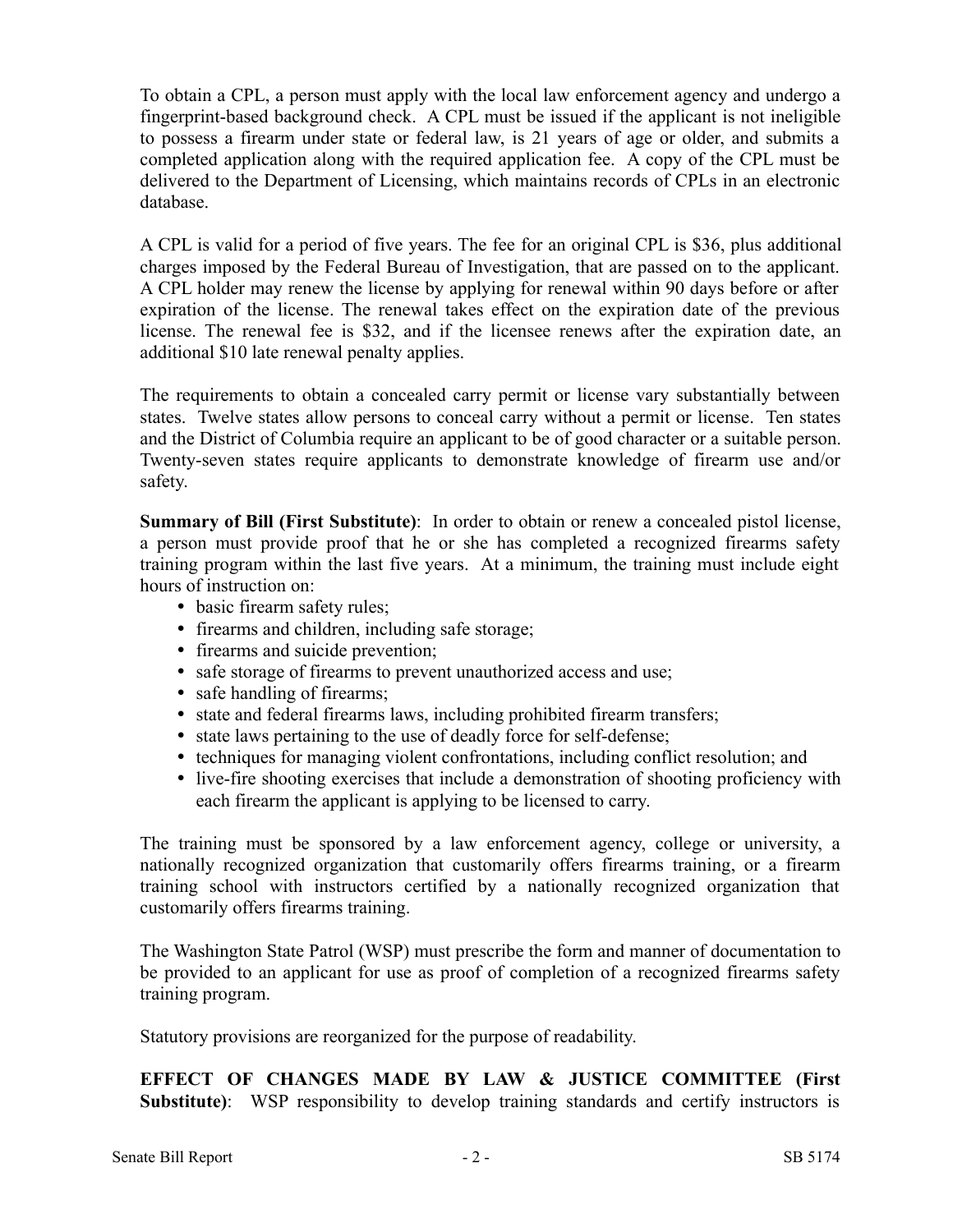removed and instead, training requirements are aligned with that provided in I-1639. Additional training requirements include laws relating to the use of deadly force, conflict resolution, and live-fire shooting exercises demonstrating firearm proficiency. WSP must prescribe the form and manner of documentation for use as proof of completion of a firearm safety training program. Race and gender are restored to the list of information that must be included on a CPL application.

## **Appropriation**: None.

**Fiscal Note**: Available.

## **Creates Committee/Commission/Task Force that includes Legislative members**: No.

**Effective Date**: Ninety days after adjournment of session in which bill is passed.

**Staff Summary of Public Testimony on Original Bill**: *The committee recommended a different version of the bill than what was heard.* PRO: This bill is attempting to bring Washington in line with other states that having a training requirement for CPLs. Training is required for many activities—rock climbing, shooting an air rifle, and driving a car. Carrying a concealed weapon is more deadly than any of those activities, yet no training is required.

If a person carries a concealed weapon, it should not be the first time they have handled a firearm. Washington is one of 11 states where you need no training requirements in order to carry a gun. When a child becomes of age to go hunting, a parent cannot imagine teaching the child how to handle the firearm. If training is required for a person to carry a gun in high country, think how much more it should be required to carry a gun in public. These training requirements are common sense.

The military requires a person to complete basic training with firearms before being allowed to carry one. It takes instruction and practice before a person can reliably shoot a firearm in a controlled setting. Similarly, Washington should require CPL holders to have training. It is unreasonable allow an untrained person to carry a concealed weapon in public spaces.

CON: These requirements can be an undue burden on those who seek to protect themselves. Fees for training are a financial burden. A person should not have to incur excessive fees in order to be able to exercise their second amendment rights. It can be tough to find a gun range within city limits to train. Some disabled persons are unable to pass a range proficiency test due to their disability.

If training is a checkbox on the way to a goal, this does not ensure that they will learn.

This bill will overtax law enforcement. CPL holders are extremely responsible. Resources should be applied to the improvement of public safety. The existing background check laws work.